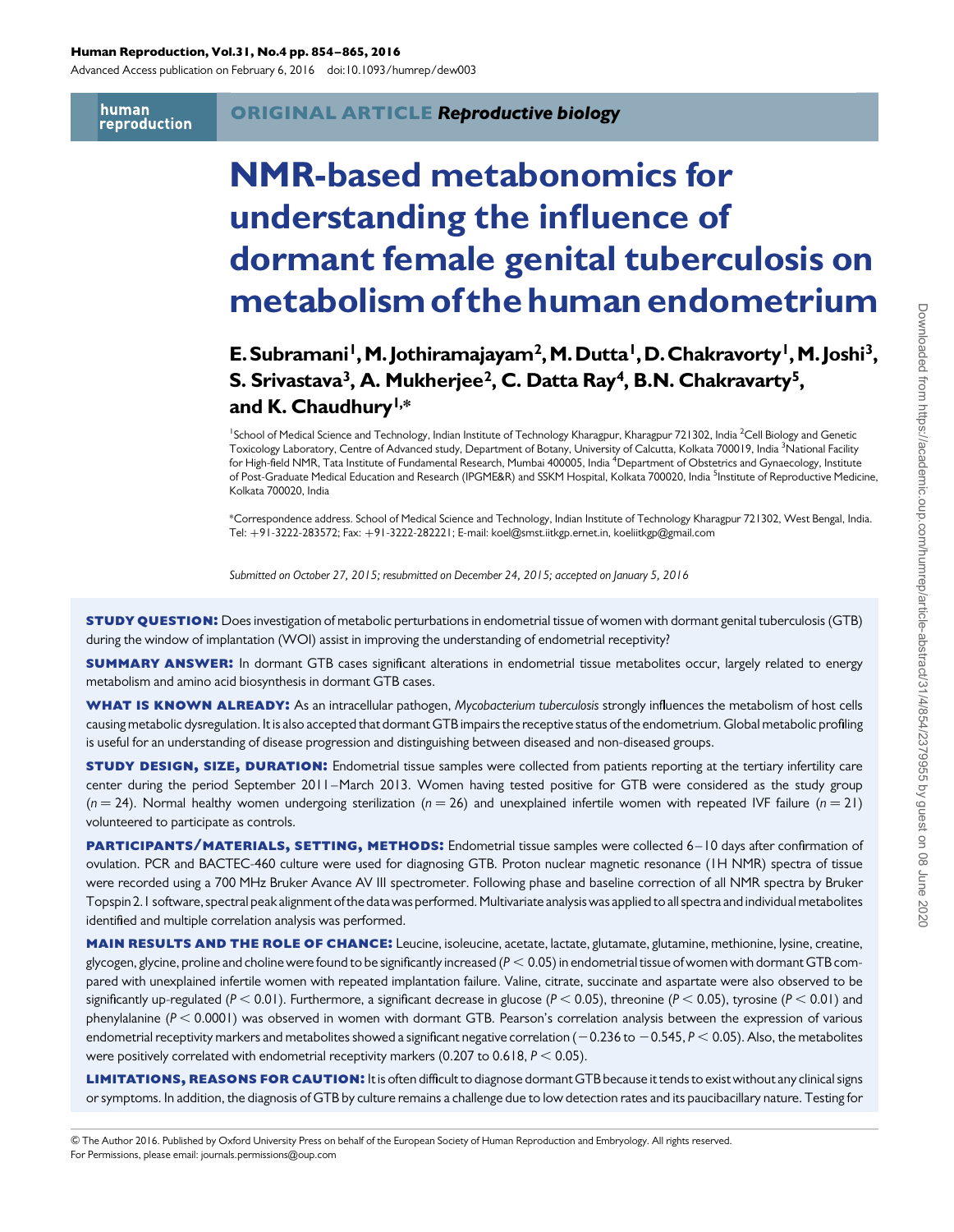prostate-specific antigen or the Y chromosome in order to account for the possible influences of recent exposure to semen on endometrial metabolism would be important.

WIDER IMPLICATIONS OF THE FINDINGS: The metabolic changes associated with the dormant tubercle infection are of potential relevance to clinicians for the treatment of dormant GTB-related infertility.

**STUDY FUNDING/COMPETING INTEREST(S):** Government of India, Indian Council of Medical Research. There are no conflicts of interest.

Keywords: proton nuclear magnetic resonance / metabonomics / endometrial receptivity / dormant genital tuberculosis / endometrial tissue

## Introduction

Tuberculosis (TB), caused by the bacterial pathogen Mycobacterium tuberculosis, generally results in a chronic or latent infection and has been correctly recognized as a global emergency [\(Gatongi](#page-10-0) et al., 2005). TB can spread from its origin of pulmonary or abdominal infection through the hematogenous route and cause extra-pulmonary TB ([Rozati](#page-10-0) et al., [2006\)](#page-10-0). About 9% of all extra-pulmonary TB cases are genital TB (GTB), which causes irreversible damage to the genital organs of younger women of reproductive age [\(Thangappah](#page-10-0) et al., 2011; [Sankar](#page-10-0) et al., [2013\)](#page-10-0). Infertility is the primary symptom of GTB and is also associated with various other complications ([Sankar](#page-10-0) et al., 2013). In developed countries, the prevalence of GTB is estimated to be 1%, whereas, in India it is reported to be as high as 18–19% among infertile women aged 20–40 years (Das et al.[, 2008](#page-9-0)). A case study by [Kocher](#page-10-0) et al. (2011) reported that GTB has been diagnosed in the Western European countries which reflects increasing occurrence of GTB in these regions. Another challenging problem often faced by the clinician is the diagnosis and management of dormant GTB. Dormant GTB in women is defined as the condition when dormant but viable tubercular bacilli reside in the genital tract for a considerable period of time without any signs or symptoms, but are capable of reactivating themselves to cause the disease [\(Malik, 2003\)](#page-10-0). Due to its asymptomatic nature, the exact incidence and prevalence of dormant GTB is largely unknown.

The window of implantation (WOI) refers to the 6-10 day period post ovulation, when the endometrium is receptive to the embryo at the blastocyst stage [\(Wilcox](#page-11-0) et al., 1999; [Martin](#page-10-0) et al., 2002; [Haouzi](#page-10-0) et al.[, 2009](#page-10-0)). Advances in assisted reproductive technologies have contributed significantly toward the selection of high quality embryos during IVF; however, the receptive status of the endometrium remains the limiting factor for successful conception. In fact, reduced endometrial receptivity is believed to be one of the major causes of repeated implantation failure ([Margalioth](#page-10-0) et al., 2006; [Ghosh](#page-10-0) et al., 2013). In our earlier study, we have reported that dormant GTB is associated with subendometrial blood flow impairment and reduced endometrial thickness (Dam et al.[, 2006](#page-9-0)). Hence, understanding the influence of dormant Mycobacterial bacilli on the endometrium at a metabolic level during the WOI seems clinically relevant.

Systems biology techniques including metabonomics are being increasingly used in understanding disease pathophysiology and in the development of reliable diagnostic biomarkers (Zhao et al.[, 2014;](#page-11-0) [Bujak](#page-9-0) et al.[, 2014](#page-9-0)). Proton nuclear magnetic resonance spectroscopy (1H NMR) is established as one of the powerful tools for the analysis of low molecular weight metabolites in biofluids and tissues [\(Kostara](#page-10-0) et al.[, 2014](#page-10-0)). Metabolomics deals with normal endogenous metabolism, whereas metabonomics is the study of perturbations in metabolism

caused by external stimuli. However, the terms metabolomics and metabonomics are often used interchangeably. Multivariate statistical models such as principal component analysis (PCA), partial least squares discriminant analysis (PLS-DA), and orthogonal partial least squares discriminant analyses (OPLS-DA) are used to detect significant results.

NMR-based metabolomics studies on murine TB models (Shin [et al.](#page-10-0), [2011](#page-10-0); [Somashekar](#page-10-0) et al., 2011, [2012](#page-10-0)) and lung TB patients [\(Weiner](#page-11-0) et al., [2012](#page-11-0); Zhou et al.[, 2013;](#page-11-0) [Frediani](#page-10-0) et al., 2014) have shown remarkable changes in the metabolite profiling during infection. It is also reported that tubercle bacilli influence metabolism of the host cells, thus altering the metabolites in biofluids and tissues (Zhou et al.[, 2013\)](#page-11-0). In view of the fact that tubercle bacilli act as an intracellular pathogen, identification of the metabolic derangements during mycobacterial infection is likely to help in understanding the underlying mechanism of host-pathogen inter-action [\(Somashekar](#page-10-0) et al., 2012). No metabolomic profiles and outcomes of women with dormant GTB infection have been reported so far. The present study investigates 1H NMR metabolic profiling of endometrial tissue infected with dormant/latent tubercle infection as compared with proven fertile women and unexplained infertile women with repeated IVF failure.

# Materials and Methods

#### Subject selection and sample collection

This study was conducted with the prior approval of the human ethics committee of the Institute of Reproductive Medicine (IRM), Kolkata and Indian Institute of Technology, Kharagpur. Written informed consent was obtained from all couples participating in the study. The inclusion criteria ensured that only women  $<$  40 years with regular menstrual cycles (25 – 32 days), who were euthyroid with normal baseline FSH and prolactin levels with no identifiable cause of infertility (unexplained infertility) were included. Endometrial tissue samples were obtained by dilation and curettage from women with repeated IVF failure  $(>3$  attempts of embryo transfer) and diagnosed for GTB by PCR and BACTEC-460 culture. Women found to be positive for GTB were included as one study group ( $n = 24$ ). Of these, five women had a history of pulmonary TB. Two groups were included as controls: (i) proven fertile healthy women (given birth in the last 2-3 years) undergoing voluntary sterilization (Control 1;  $n = 26$ ) and (ii) unexplained infertile women with repeated IVF failure (Control 2;  $n = 21$ ). Women who had their last delivery during the  $2-3$  preceding years and had used only male barrier methods (not any other form of contraception) were included in the study as proven fertile women. The cases and controls were comparable in terms of age, BMI, hormone levels, ethnicity, geographical residence, sexual activity and sex partners. All controls tested negative for GTB by both BACTEC-460 and PCR. Daily ovarian ultrasonography and a urinary LH assay were performed for ovulation confirmation [\(Banerjee](#page-9-0) et al., 2013). Endometrial tissue samples were collected from all groups 6–10 days post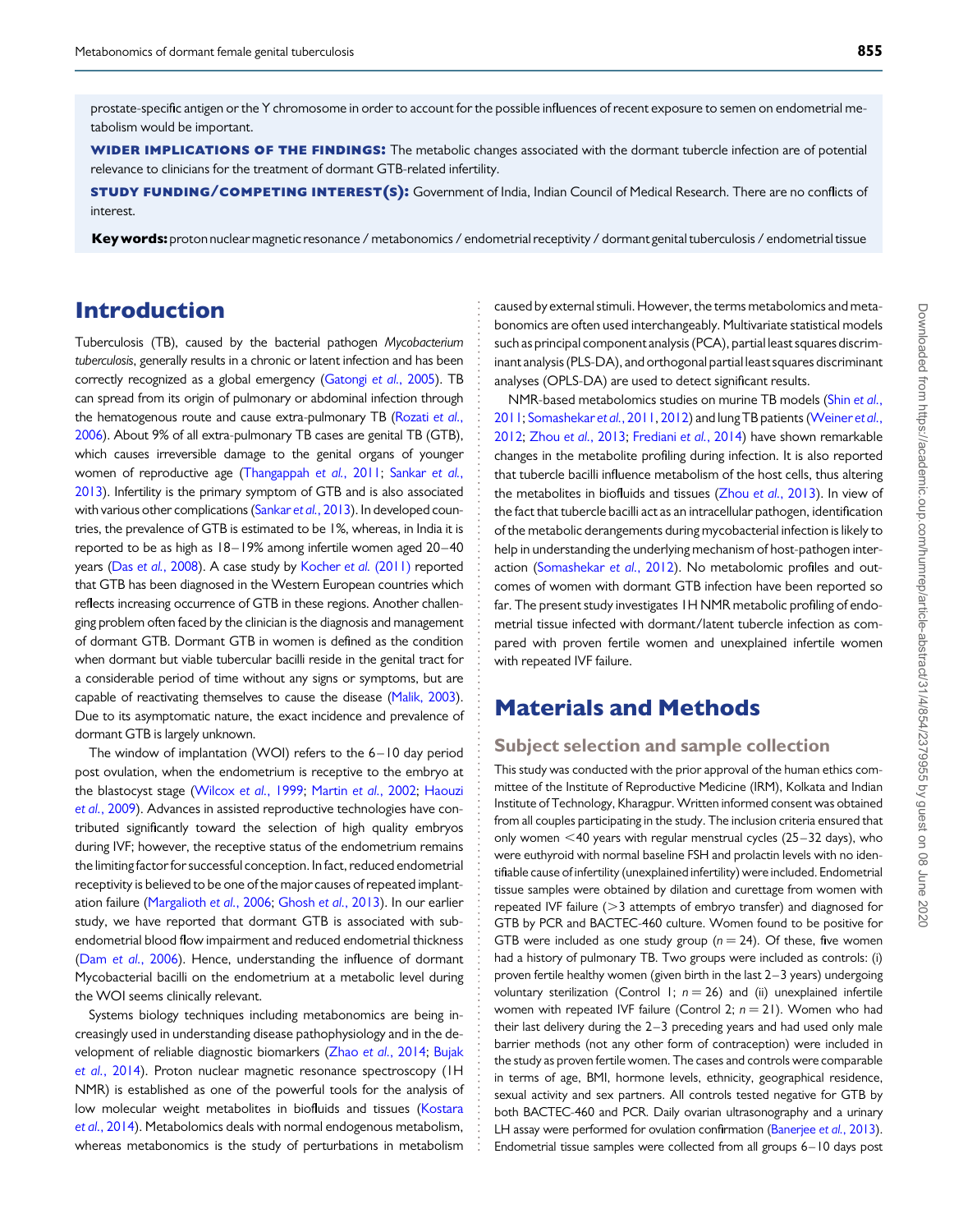ovulation. Endometrial histology was performed to confirm the biopsied samples correspond to mid-secretory endometrium.

Women with a history of chocolate cyst, fibroids, mild to severe endometriosis, polycystic ovary syndrome, Chlamydia trachomatis or other infections (Neisseria gonorrhoeae, Trichomonas vaginalis, Treponema pallidum, Mycoplasma genitalium, Mycoplasma hominis, Ureaplasma urealyticum, Gardnerella vaginalis and Candida albicans), bacterial vaginosis and viral infections (human immunodeficiency virus, herpes simplex virus type 2, human papillomavirus and hepatitis-B) and any pelvic pathology including pelvic inflammatory disease and adhesions were excluded. Cervical swabs were collected from all women and subjected to PCR testing and culture for Chlamydia trachomatis species. Women with any uterine abnormalities were excluded based on the Grading of Recommendations, Assessment, Development and Evaluation score by [Galliano et al. \(2015\).](#page-10-0)

#### Metabolite extraction

Endometrial tissue samples were snap-frozen and stored at  $-80^{\circ}$ C until extraction of metabolites using perchloric acid, as described elsewhere [\(Beckonert](#page-9-0) et al., 2007). Briefly, the frozen tissue (100 mg wet weight) was homogenized in 6% ice-cold perchloric acid and kept in ice for 10 min. Following centrifugation at 12000  $\times$ g for 10 min, the supernatant was neutralized to pH 7.4 with 2M potassium carbonate  $(K_2CO_3)$  and left for 30 min in ice to precipitate the potassium perchlorate salts. The supernatant was freeze-dried and stored at  $-80^{\circ}$ C until analysis.

#### 1H NMR spectrometry

One-dimensional 1H NMR spectra of tissue samples were acquired by applying Carr-Purcell-Meiboom-Gill (CPMG) pulse sequence to suppress signals of water and macromolecules. The detailed experimental procedure is described elsewhere (Dutta et al.[, 2012;](#page-10-0) Jana et al.[, 2013;](#page-10-0) [Banerjee](#page-9-0) et al., [2014](#page-9-0)). Briefly, polar tissue extracts were resuspended in 600  $\mu$ l of D<sub>2</sub>O containing 1 mM sodium salt of 3-(trimethylsilyl) propionic-2, 2, 3, 3, d4 acid (TSP), a chemical shift reference. The mixture was then vortexed, centrifuged and loaded into 5 mm NMR tubes. NMR spectra were recorded on a 700 MHz Bruker Avance AV III spectrometer at 298 K with 256 transients, spectral width of 14 005.6 Hz, 16K data points, relaxation delay 4.0 s, and an acquisition time of 0.58 s.

#### Spectra pre-processing

Acquired spectra were manually phase and baseline corrected, and chemical shifts referenced to TSP ( $\delta = 0.0$  ppm) in MestReNova version 7.1.0 (Mestrelab Research, Santiago de Compostela, Spain). Spectral region of  $\delta$ 0.5 – 4.4 (excluding residual water signal:  $\delta$  4.5 – 5.10 ppm) was subjected to multivariate analysis. Univariate analysis was performed separately for the region  $\delta$  5.10-9.0 since this region represents poor signal to noise ratio. Recursive segment-wise peak alignment (RSPA) was applied to the spectral region of  $\delta$  0.5-4.4 ppm for minimizing chemical shift variations using the R/Bioconductor package mQTL.NMR [\(Hedjazi](#page-10-0) et al., 2015). Spectra were normalized to a constant sum to limit the effect of concentration differences between the samples.Unit variance scaling was applied to the data matrix for giving equal weightage to all the variables (SIMCA 13.0.2, Umetrics, Sweden).

#### Multivariate analysis and data validation

An unsupervised model, PCA was performed to determine the intrinsic clustering and distribution of samples between dormant GTB and controls. Supervised classification models including PLS-DA and OPLS-DA were applied to visualize class separation using SIMCA 13.0.2 (Umetrics, Sweden). OPLS-DA maximizes class segregation by removing variability irrelevant to class separation and builds a model detecting potential metabolites involved in discriminating dormant GTB and controls. Significant regions were identified based on S-plot and variable-importance in projection (VIP). The threshold of correlation coefficient (r) and VIP was set to  $|r| \geq 0.6$  and VIP  $\geq 1$ , respectively.

A permutation test with 200 iterations was carried out to validate the quality of the PLS-DA model. The robustness and validation of the OPLS-DA model against overfitting was determined by the following parameters: goodness of fit (R2), goodness of prediction (Q2) and analysis of variance testing of cross-validated predictive residuals (CV-ANOVA score). Receiver operating characteristic (ROC) curve analysis was also performed to validate the robustness and predictive performance of the constructed models in discriminating groups.

## Univariate analysis

Peaks were assigned based on the human metabolome database (HMDB), literature ([Mazzei](#page-10-0) et al., 2010) and 2D NMR experiments [COSY (correlation spectroscopy) and TOCSY (total correlation spectroscopy)]. The statistically significant variables extracted were subjected to spectral integration using MestReNova version 7.1.0 (Mestrelab Research, Santiago de Compostela, Spain). Statistical comparison between themean integral values of corresponding metabolites of dormant GTB and controls was performed using Student's t-test or Mann–Whitney test (GraphPad Prism version 5.00 for Windows, GraphPad Software, San Diego, CA, USA), as applicable.  $P < 0.05$  was considered to be statistically significant. Multiple Pearson's correlation analysis was determined and represented as heatmaps using R statistical packages version 3.2.2 (R Foundation for Statistical Computing, Vienna, Austria; [http://www.](http://www.R-project.org/) [R-project.org/\)](http://www.R-project.org/). Concentration of metabolites (i.e. integral values) was subjected to pathway analysis. Metabolite relationships were derived from metabolomics pathway analysis (MetPA, [http://metpa.metabolomics.ca/](http://metpa.metabolomics.ca/MetPA/faces/Home.jsp) [MetPA/faces/Home.jsp](http://metpa.metabolomics.ca/MetPA/faces/Home.jsp); [Xia and Wishart, 2010](#page-11-0)).

# **Results**

## Demographic characteristics of the participants

The demographic characteristics of women with dormant GTB and controls are summarized in Table [I.](#page-3-0) Age, BMI, serum estrogen and progesterone levels, ethnicity, geographic region of residence, sexual activity and sex partners were found to be comparable between the groups. Endometrial histology confirmed that the biopsied samples correspond to the mid-secretory phase of the endometrium (Fig. [1](#page-3-0)).

## Chemometric discrimination of dormant GTB and controls

Multivariate analysis was used to identify the metabolites associated with mycobacterial infection in the endometrium. For an unbiased reduction of the complexity of data sets, the unsupervised statistical approach PCA was applied to NMR spectra of the groups. PCA identified the general patterns and outliers from the scatter score plot of principal component 1 (PC1) versus PC2 and visualized the inherent clustering between dormant GTB women and controls. The PCA scores plot has shown a clear separation between the groups [\(Supplementary Fig. S1](http://humrep.oxfordjournals.org/lookup/suppl/doi:10.1093/humrep/dew003/-/DC1);  $R2X =$ 72.2%,  $Q2 = 0.51$ ). The supervised classification models PLS-DA and OPLS-DA were generated to improve the class separation between dormant GTB and controls. The improved separation of dormant GTB and control groups in PLS-DA models was achieved by utilizing class membership of the observation (Fig.  $2A$ ; R2X = 52.9%, R2Y = 0.974,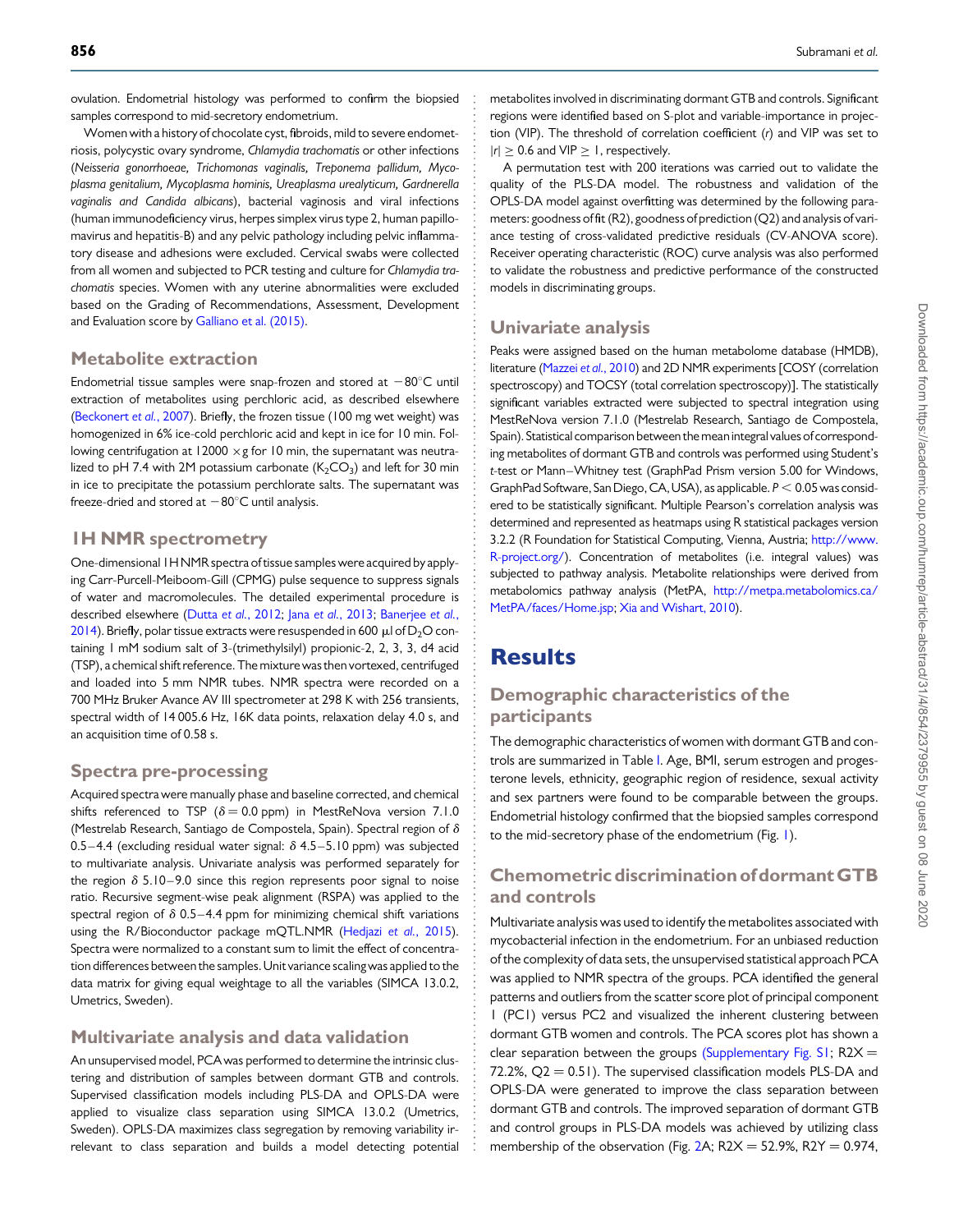| <b>Parameters</b>                        | <b>Dormant GTB women</b>                              | <b>Proven fertile women</b><br>(Control I)            | Unexplained infertile women<br>with >3 IVF failure (Control 2) |
|------------------------------------------|-------------------------------------------------------|-------------------------------------------------------|----------------------------------------------------------------|
| Age (years)                              | $34.4 + 2.7$                                          | $33.9 + 2.3$                                          | $32.8 + 3.9$                                                   |
| BMI ( $\text{kg/m}^2$ )                  | $24.1 + 2.3$                                          | $24.8 + 1.96$                                         | $23.8 + 1.8$                                                   |
| Serum estrogen level (pg/ml)             | $240.12 + 37.22$                                      | $228.40 \pm 29.66$                                    | $235.65 \pm 45.61$                                             |
| Serum progesterone level (ng/ml)         | $19.73 + 2.8$                                         | $20.94 + 3.81$                                        | $21.85 + 5.48$                                                 |
| Ethnicity                                | South Asian                                           | South Asian                                           | South Asian                                                    |
| Geographical residence                   | Eastern and North-east, India<br>Nepal and Bangladesh | Eastern and North-east, India<br>Nepal and Bangladesh | Eastern and North-east, India<br>Nepal and Bangladesh          |
| Sexual activity                          |                                                       |                                                       |                                                                |
| Frequency of sexual intercourse          | $3-5$ times a week                                    | $2-3$ times a week                                    | $3-5$ times a week                                             |
| Sex partners                             | Male (Monogamous)                                     | Male (Monogamous)                                     | Male (Monogamous)                                              |
| Parity (for control 1)                   |                                                       | $2 - 3$                                               |                                                                |
| Time since last delivery (for control 1) |                                                       | $2-3$ years                                           |                                                                |

#### <span id="page-3-0"></span>Table I Clinical characteristics of women with dormant genital tuberculosis (GTB) and controls.

Data are represented as mean  $\pm$  SD. All groups were found to be comparable ( $P > 0.05$ ); Student's t-test comparing dormant GTB cases with controls.



Figure 1 A typical 700 MHz IHNMR spectrum ( $\delta$ 9.0 – 0.0 ppm) of endometrial tissue obtained from a woman with dormant genital tuberculosis (GTB) with spectral assignment of metabolites. Numbers indicate the following metabolites: 1. 3-(trimethylsilyl) propionic-2,2,3,3,d4 acid (TSP), 2. Isoleucine, 3. Leucine, 4. Valine, 5. Lactate, 6. Lysine, 7. Alanine, 8. Arginine, 9. Acetate, 10. Glutamine, 11. Methionine, 12. Succinate, 13. Glutamate, 14. Citrate, 15. Aspartate, 16. Creatine, 17. Ornithine, 18. Choline, 19. Taurine, 20. Proline, 21. Myoinositol, 22. Glycogen, 23. Glycine, 24. Glucose, 25. Threonine, 26. Uracil, 27. Fumarate, 28. Tyrosine, 29. Histidine, 30. Phenylalanine, 31. Inosine, 32. Adenosine monophosphate (AMP), 33. Formate, 34. Nicotinamide. A representative image of endometrial histology of biopsied samples confirms the mid-secretory phase of the endometrium (inner panel), scale-50  $\mu$ m.

and  $Q2 = 0.934$ ). OPLS-DA model, an extension of PLS-DA, was further applied to remove the variables not related to the class separation for easy interpretation. This optimized classification between dormant GTB and control groups (Fig. [2](#page-4-0)C a,c,d). We also found the OPLS-DA model to fit well with the training data set and could predict the classes better than chance with higher R2 and Q2 values [Dormant GTB versus Control 1 (R2X = 50.3%, R2Y = 0.988 and Q2 = 0.971); Dormant GTB versus Control 2 (R2X = 38.7%, R2Y =  $0.982$  and  $Q2 = 0.957$ ); Control 1 versus Control 2 (R2X = 47%, R2Y = 0.991 and  $Q2 = 0.967$ ]. R2 and  $Q2$  are important parameters for assessing the variance and predictive ability of the model, respectively. High R2 and Q2 values indicate that the model has a good fit and can satisfactorily predict dormant GTB. R2X indicates the total amount of variation in X;

R2Y indicates the total amount of variation in Y; and Q2 indicates the total amount of predictive variability in Y.

Supervised models, though capable of providing good discrimination, have a tendency to overfit the data. Therefore, the model was rigorously validated for good predictability and robustness of the model with regard to sample collection, data acquisition and processing, and interindividual variations. A permutation test was used to validate whether the PLS-DA model has better predictive ability than 200 different permuted models. This validation method demonstrated that the original model has better predictive capability than the 200 Y-permutated models. This was demonstrated by the regression line of Q2 with intercept at  $-0.318$  and R2 regression line intercept at 0.404, with all permuted R2 and Q2 values lower than the original value obtained from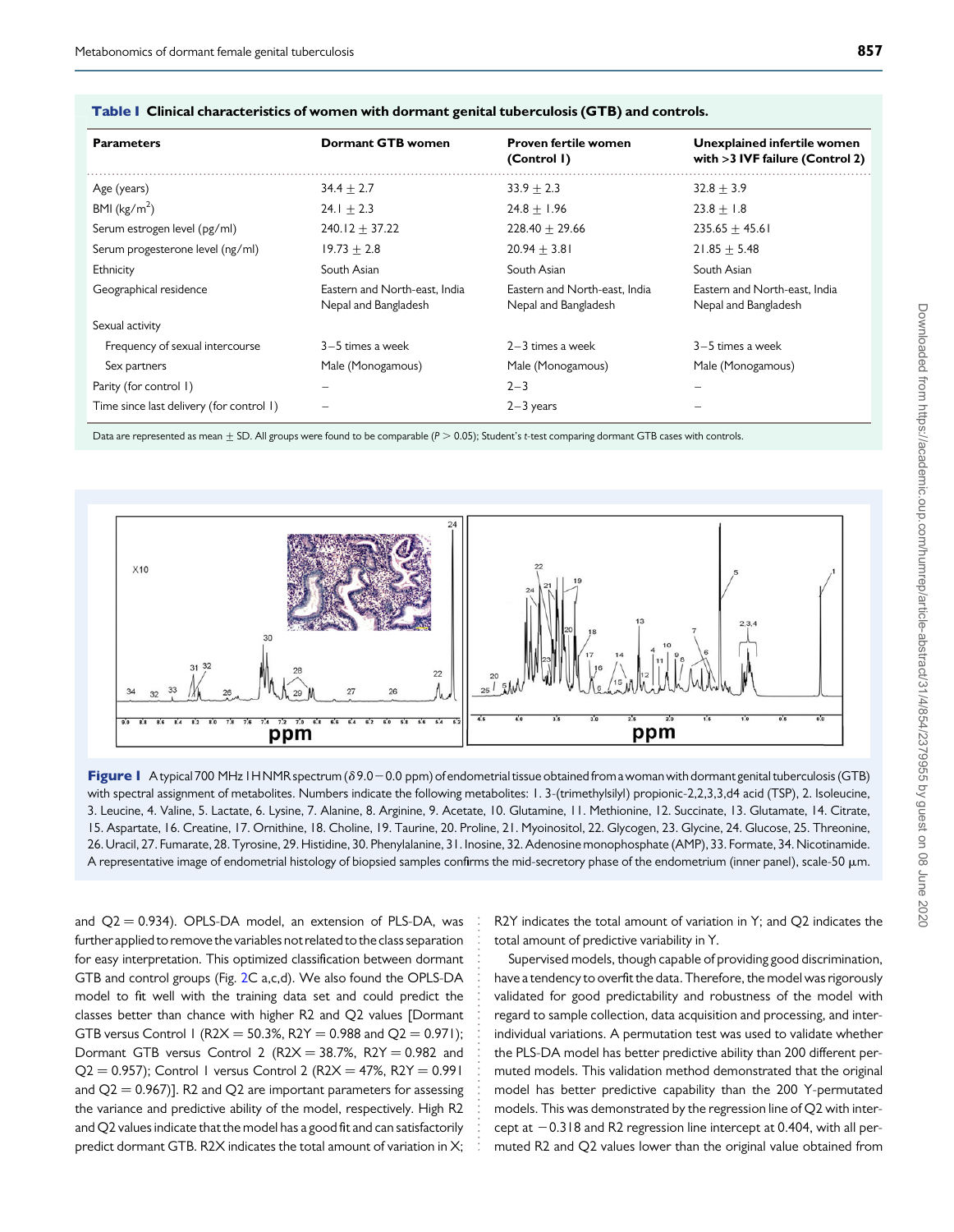<span id="page-4-0"></span>

Figure 2 PLS-DA scatter plot, permutation tests and OPLS-DA coefficient loading plots as colormaps. (A) Two-dimensional scatter plot of PLS-DA shows discrimination of dormant GTB women (.) and controls (proven fertile women (.) and unexplained infertile cases with repeated IVF failure (.)). (B) Permutation test shows statistical validation of the PLS-DA model ( $n = 200$ ). The regression line of Q2 (goodness of prediction) with intercept at 20.318 and R2 (goodness of fit) regression line intercept at 0.404 indicate that our model has higher R2 (goodness of fit) and Q2 (goodness of prediction) values in the validation test than the permutated models generated. ( $\mathsf{C}$ ) OPLS-DA score (left) and loading plot (right) for 1H NMR endometrial tissue spectra of (a) dormant GTB cases ( $n = 24$ ) versus proven fertile women (control 1;  $n = 26$ ), (b) dormant GTB cases ( $n = 24$ ) versus unexplained infertile women with repeated IVF failure (control 2;  $n = 21$ ), (c) control 1 ( $n = 26$ ) versus control 2 ( $n = 21$ ). Coefficient loading plots corresponding to OPLS-DA model are represented as color map (MATLAB R2009a, The MathWorks, Inc., USA). The color bar represents modulus of correlation for the variables/metabolites responsible for discriminating the groups (cut-off at  $|r| > 0.6$ ; significance at  $P < 0.05$ ). Positive and negative loadings show increased and decreased metabolites. Altered metabolites are indicated: 1. Isoleucine, 2. Leucine, 3. Valine, 4. Lactate, 5. Alanine, 6. Lysine, 7. Acetate, 8. Glutamine, 9. Methionine, 10. Succinate, 11. Glutamate, 12. Aspartate, 13. Creatine, 14. Ornithine, 15. Choline, 16. Arginine, 17. Taurine, 18. Proline, 19. Myoinositol, 20. Glucose, 21. Citrate, 22. Glycogen, 23. Glycine, 24. Threonine, U-unknown.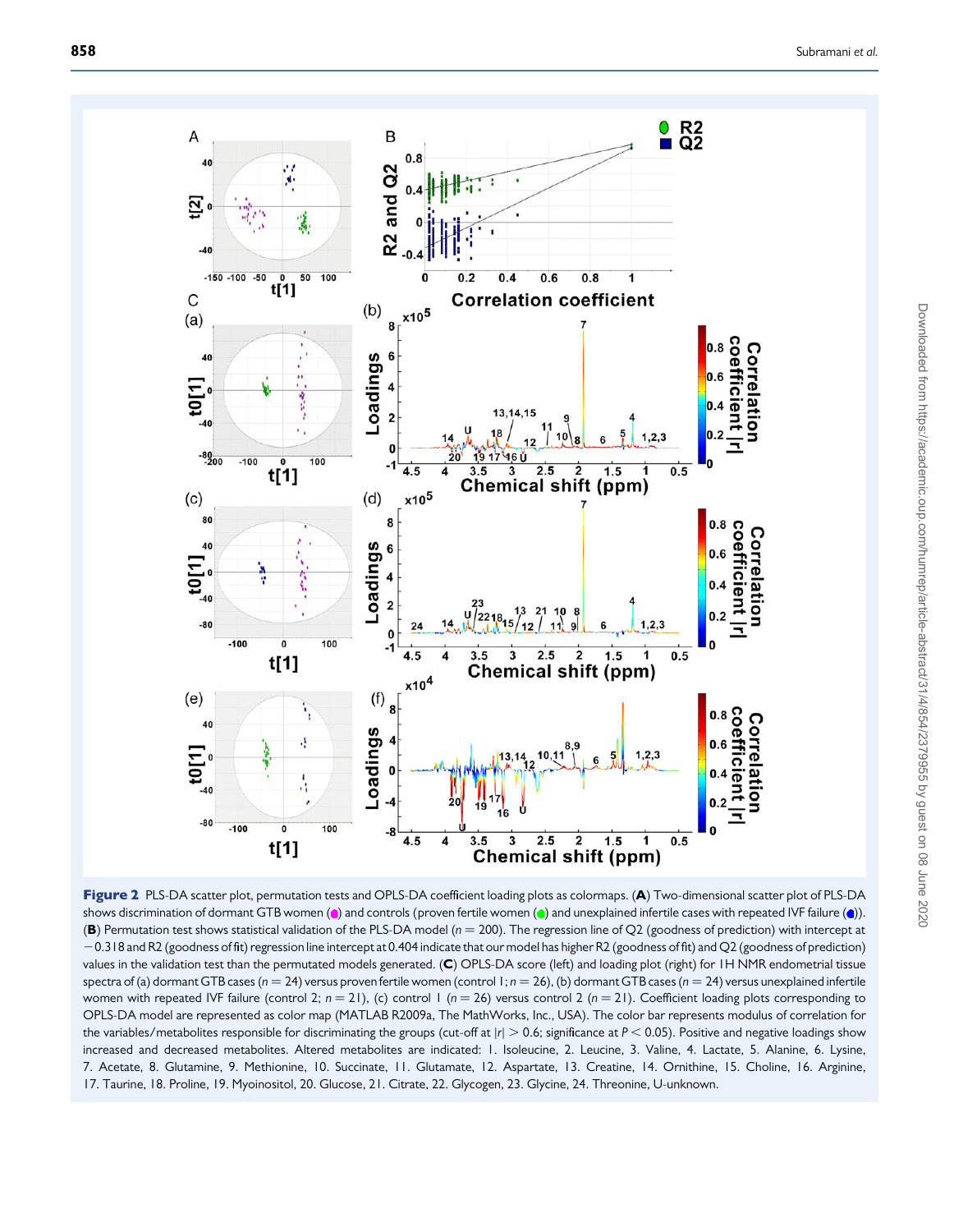the model (Fig. [2](#page-4-0)B). Cross-validation of the OPLS-DA model with a CV-ANOVA score showed highly significant differences between the groups [Dormant GTB versus Control 1 ( $P = 3.43939 \times 10^{-33}$ ); Dormant GTB versus Control 2 ( $P = 3.63395 \times 10^{-26}$ ); Control 1 versus Control 2 ( $P = 6.0387 \times 10^{-28}$ )]. The CV-ANOVA score confirms that our model is statistically valid and more efficient than the permutated models in predicting the classes. Further, ROC analysis of the OPLS-DA model (area under  $ROC = 0.99$ ) indicates better predictability and accuracy of the model.

Next, the validated OPLS-DA model was used for variable/metabolites extraction. Based on the S-plot and VIP plot, significant differences in concentration of the metabolites between the groups (dormant GTB versus control 1; dormant GTB versus control 2; control 1 versus control 2) were identified. The S-plot visualizes a correlation coefficient of the metabolites, which indicates the significantly dysregulated metabolites (Fig. [2C](#page-4-0) b,d,f). The VIP score also contributes toward the identification of the important variable/metabolites in discrimination of the groups [\(Supplementary Fig. S2A –C\)](http://humrep.oxfordjournals.org/lookup/suppl/doi:10.1093/humrep/dew003/-/DC1). The variables contributing toward class separation of disease and control groups were selected by setting the threshold of the correlation coefficient  $> \pm 0.60$ (Fig. [2](#page-4-0)C) and VIP $\geq 1$  (Supplementary Fig. S2A-C).

## Metabolite profiles of endometrial tissue in dormant GTB and controls

A typical 1H CPMG-NMR spectrum of endometrial tissue obtained from a woman with dormant GTB is shown in Fig. [1.](#page-3-0) Thirty-four metabolites could be identified and assigned based on the literature and 2D NMR experiments (COSY and TOCSY).

Metabolite profiling associated with tubercle infection in the endometrium was obtained based on the significant regions identified in the S-plot and VIP scores and the integral values of these metabolites subjected to univariate analysis. Succinate, acetate, lactate, lysine, glutamine, glutamate, proline, valine, alanine, isoleucine, leucine, aspartate, methionine, choline, creatine and ornithine were significantly higher in endometrial tissue of women with dormant GTB as compared with proven fertile women (Table [II\)](#page-6-0). A significant decrease in taurine, myoinositol, glucose and arginine was observed in dormant GTB women compared with control 1 (Table [II](#page-6-0)). A significant increase in valine, leucine, isoleucine, acetate, lactate, glutamate, glutamine, citrate, succinate, methionine, lysine, creatine, aspartate, glycogen, glycine, proline and choline and decrease in glucose, threonine, tyrosine and phenylalanine were observed in women with dormant GTB as compared with unexplained infertile women with repeated implantation failure (Table [II](#page-6-0)). We observed increased levels of lysine, alanine, valine, leucine, isoleucine, glutamine, glutamate, aspartate, methionine, creatine, ornithine, tyrosine and phenylalanine and decreased levels of arginine, taurine, myoinositol and glucose in unexplained infertile women with repeated implantation failure as compared with proven fertile women (Table [II](#page-6-0)).

## Association between endometrial receptivity markers and blood flow parameters with the altered metabolites

Here, we also explore the possible association of the altered endometrial tissue metabolites with our earlier findings reporting dysregulated protein expression of various endometrial receptivity markers and endometrial blood flow parameters in women with dormant GTB [\(Subramani](#page-10-0) et al.,

[2016](#page-10-0)). A significant negative correlation ( $-0.236$  to  $-0.545$ ,  $P < 0.05$ ) was observed between the expression of various endometrial receptivity markers and acetate, aspartate, choline, creatine, glutamate, glutamine, leucine, methionine, proline, succinate, valine, lysine (except MECA79), isoleucine (except MECA79), ornithine (except MECA79) and glycogen [except MECA79 and vascular endothelial growth factor (VEGF)]. In addition, a negative correlation was observed for citrate and leukemia inhibitory factor (LIF), integrin  $\beta$ 3 and MECA79, lactate with integrin  $\beta$ 3, MECA79 and VEGF, and alanine with LIF, E-cadherin, integrin  $\alpha v$  and mucin 1. In contrast, glucose, myoinositol and taurine were found to positively correlate with endometrial receptivity markers (0.207 to 0.618,  $P < 0.05$ ; Fig. [3](#page-7-0)). Threonine with LIF, E-cadherin, integrin  $\alpha v$  and integrin  $\beta$ 3, glycine with LIF, E-cadherin and integrin  $\alpha$ v and arginine with LIF, e-cadherin, integrin  $\alpha v$ , Mucin 1 and MECA79 also showed a positive correlation (0.207 to 0.618,  $P < 0.05$ ; Fig. [3\)](#page-7-0). Furthermore, a significant negative correlation of alanine, aspartate, citrate, glutamine, leucine, lysine, methionine and succinate with end diastolic volume (EDV) and glucosewith vascularization index (VI) was observed.Acetate, choline, glutamine, lysine, methionine, proline, succinate and valine with VI, glutamine with pulsatility index (PI), glutamate, isoleucine and lysine with resistance index (RI), glucose, myoinositol and taurine with EDV and aspartate, isoleucine, leucine, lysine, methionine and valinewith systemic diastolic (S/D) ratio were found to be positively correlated (Fig. [3\)](#page-7-0).

#### Metabolomic pathway analysis

Metabolomic pathway analysis (MetPA) was used to identify altered pathways involved in each group. Significantly altered metabolites in dormant GTB and unexplained infertile cases featured in 43 ([Supple](http://humrep.oxfordjournals.org/lookup/suppl/doi:10.1093/humrep/dew003/-/DC1)[mentary Table SI\)](http://humrep.oxfordjournals.org/lookup/suppl/doi:10.1093/humrep/dew003/-/DC1) and 38 pathways [\(Supplementary Table SII](http://humrep.oxfordjournals.org/lookup/suppl/doi:10.1093/humrep/dew003/-/DC1)), respectively. Since these multiple pathways are analyzed at the same time in MetPA, P-values obtained from metabolite set enrichment analysis (Raw p) were subjected to tests at various levels. These tests include Holm – Bonferroni method (Holm p), false discovery rate adjustment (FDR p value) and pathway topology analysis based impact score. Following multi-step analysis using MetPA, metabolic pathways including the tricarboxylic acid (TCA) cycle, glycine, serine and threonine metabolism, aminoacyl-tRNA biosynthesis, phenylalanine metabolism and alanine, aspartate and glutamate metabolism were found to be significantly altered in dormant GTB [\(Supplementary Fig. S3A\)](http://humrep.oxfordjournals.org/lookup/suppl/doi:10.1093/humrep/dew003/-/DC1). Similarly, taurine and hypotaurine metabolism, arginine and proline metabolism, aminoacyl-tRNA biosynthesis, pyruvate metabolism, alanine, aspartate and glutamate metabolism were found to be associated with unexplained infertile cases [\(Supplementary Fig. S3B](http://humrep.oxfordjournals.org/lookup/suppl/doi:10.1093/humrep/dew003/-/DC1)).

## **Discussion**

#### Metabolic changes in the endometrium of dormant GTB women during the WOI

The present study, for the first time, attempts to investigate the metabolic milieu of the endometrium owing to the presence of dormant Mycobacterium bacilli infection. A total of 20 metabolites were found to be dysregulated in endometrial tissue of dormant GTB women compared with control I (proven fertile women) (Table [II\)](#page-6-0). Association of these metabolites with GTB seems likely. It was, nevertheless, critical to include an additional group of women with recurrent implantation failure and no other apparent cause of infertility (control 2) so that we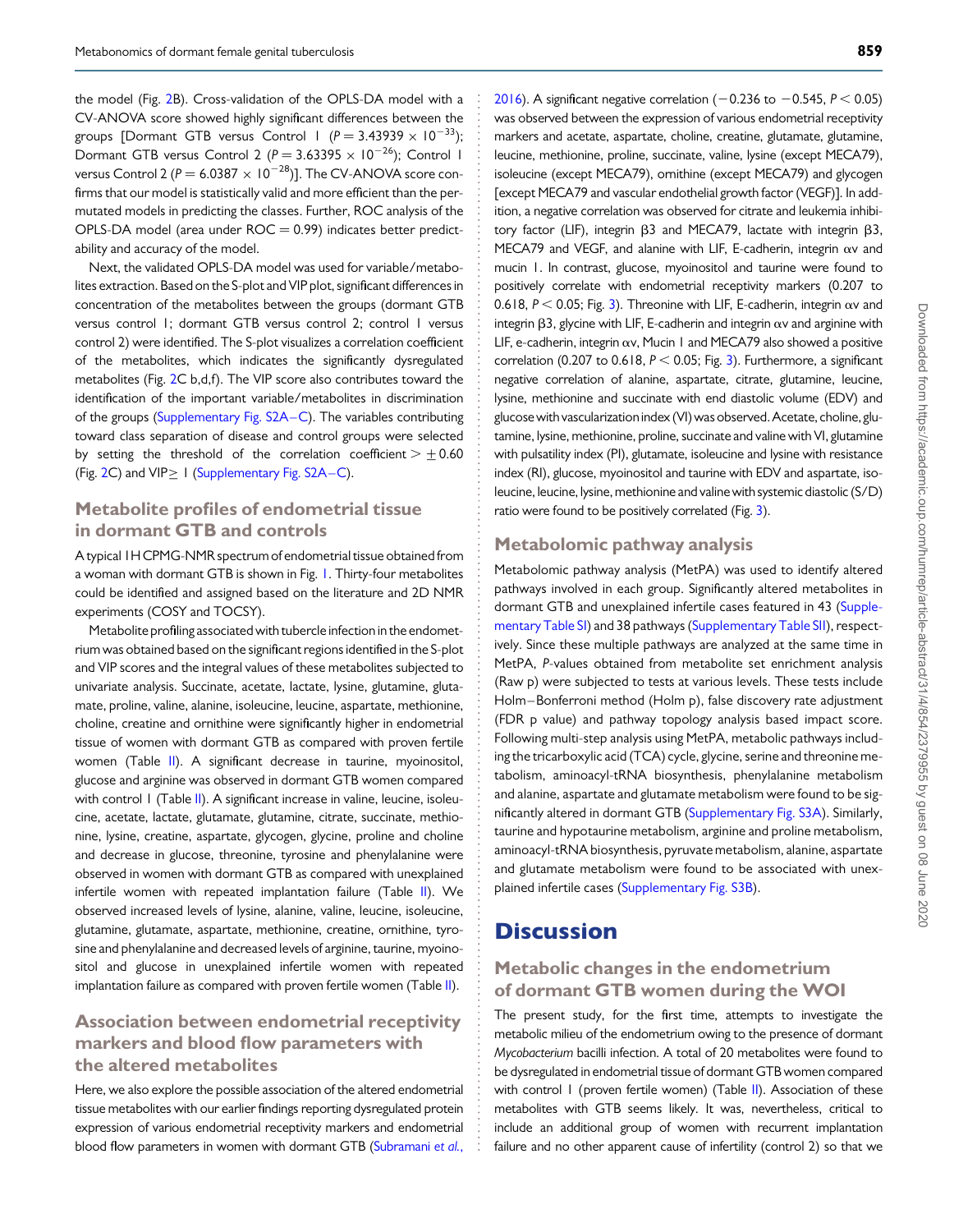| <b>Metabolites</b> | ppm  | <b>Fold change</b>                         |                                                                              |                                                                                       |
|--------------------|------|--------------------------------------------|------------------------------------------------------------------------------|---------------------------------------------------------------------------------------|
|                    |      | Dormant GTB versus<br>proven fertile women | <b>Dormant GTB versus</b><br>unexplained infertile<br>women with IVF failure | <b>Unexplained infertile</b><br>women with IVF failure<br>versus proven fertile women |
| Acetate (s)        | 1.91 | $13.56***$                                 | $1.66*$                                                                      |                                                                                       |
| Lactate (d)        | 1.32 | $1.56*$                                    | $1.69*$                                                                      |                                                                                       |
| Citrate (d)        | 2.56 |                                            | $2.28**$                                                                     |                                                                                       |
| Succinate (s)      | 2.39 | 4.84**                                     | $3.78**$                                                                     |                                                                                       |
| Aspartate (dd)     | 2.66 | 4.53***                                    | $1.83**$                                                                     | 2.47***                                                                               |
| Glycogen (m)       | 3.60 |                                            | $3.09*$                                                                      |                                                                                       |
| Glucose (d)        | 5.2  | $0.245***$                                 | $0.50*$                                                                      | $0.49*$                                                                               |
| Choline (s)        | 3.19 | $2.94**$                                   | $2.2*$                                                                       |                                                                                       |
| Creatine (s)       | 3.02 | 2.46***                                    | $1.65*$                                                                      | $1.44*$                                                                               |
| Ornithine (m)      | 3.04 | $3.46***$                                  |                                                                              | $3.83**$                                                                              |
| Lysine (m)         | 1.71 | $2.13***$                                  | $3.2*$                                                                       | $1.46*$                                                                               |
| Valine (d)         | 1.02 | 3.68***                                    | $1.87**$                                                                     | $1.97***$                                                                             |
| Leucine (t)        | 0.94 | $2.67***$                                  | $1.62*$                                                                      | $1.64**$                                                                              |
| Isoleucine (d)     | 0.99 | 2.78***                                    | $1.92*$                                                                      | $1.45*$                                                                               |
| Glycine (s)        | 3.54 |                                            | $2.51*$                                                                      |                                                                                       |
| Alanine (d)        | 1.46 | 2.89***                                    |                                                                              | $2.34**$                                                                              |
| Glutamate (m)      | 2.12 | $2.28**$                                   | $1.71*$                                                                      | $1.33*$                                                                               |
| Glutamine (m)      | 2.44 | 2.68***                                    | $1.73*$                                                                      | $1.549*$                                                                              |
| Methionine (m)     | 2.15 | 3.39***                                    | $1.95*$                                                                      | $1.74*$                                                                               |
| Proline (m)        | 3.33 | $3.25**$                                   | $1.85*$                                                                      |                                                                                       |
| Threonine (m)      | 4.24 |                                            | $0.19**$                                                                     |                                                                                       |
| Tyrosine (m)       | 6.87 |                                            | $0.69*$                                                                      | $1.362*$                                                                              |
| Phenylalanine (m)  | 7.36 |                                            | $0.081***$                                                                   | $10.77***$                                                                            |
| Arginine (m)       | 1.90 | $0.59*$                                    |                                                                              | $0.624*$                                                                              |
| Taurine (t)        | 3.25 | $0.435**$                                  |                                                                              | $0.40***$                                                                             |
| Myoinositol (dd)   | 3.52 | $0.34***$                                  |                                                                              | $0.323***$                                                                            |

<span id="page-6-0"></span>Table II Fold change of significant metabolites discriminating dormant GTB women and controls (unexplained infertile women with IVF failure and proven fertile women).

 $*P < 0.05; **P < 0.01; ***P < 0.0001; -$  Non-significant; Student's t-test or Mann-Whitney U-test, as applicable.

Multiplicities: s-singlet, d-doublet, t-triplet, m-multiplet, dd-doublet of doublets.

could clearly identify metabolic changes attributable to dormant GTB per se. A total of 21 metabolites were found to be significantly dysregulated on comparing dormant GTB with control 2.

Of the 20 significantly dysregulated metabolites (dormant GTB versus control 1), we found 15 altered metabolites to be common with the dormant GTB versus control 2 group (Table II). It is, therefore, logical to presume that the remaining five metabolites of dormant GTB versus control 1 group (taurine, myoinositol, arginine, ornithine and alanine) are due to the influence of unidentified endometrial factors in dormant GTB women. This assumption is further supported by our third set of comparative analyses between unexplained infertile women with repeated IVF failure and proven fertile controls (control 1 versus control 2). Once again, the same set of five metabolites observed earlier in the dormant GTB versus control 1 group were found to be present (Table II).

The endometrial metabolites associated with the dormant GTB condition could be largely related to the TCA cycle, glycine, serine and threonine metabolism, aminoacyl-tRNA biosynthesis, phenylalanine metabolism, and alanine, aspartate and glutamate metabolism with corresponding changes in energy metabolism and protein biosynthesis (Fig. [4](#page-8-0); [Supplementary Fig. 3A](http://humrep.oxfordjournals.org/lookup/suppl/doi:10.1093/humrep/dew003/-/DC1)). Our findings are in good agreement with various NMR-based metabolomic reports on active lung TB of both humans and animals where alterations in the intermediates of the TCA acid cycle, glycolysis, oxidative phosphorylation and amino acid bio-synthesis are observed (Shin et al.[, 2011](#page-10-0); [Somashekar](#page-10-0) et al., 2011, [2012;](#page-10-0) [Weiner](#page-11-0) et al., 2012; Zhou et al.[, 2013](#page-11-0); [Frediani](#page-10-0) et al., 2014).

#### Increase in glucose and energy metabolism

The metabolic profiles of endometrial tissue from women with dormant GTB showed enhanced glucose consumption and accumulation of lactate. These findings are in agreement with earlier reports which suggest that tubercle bacilli cause oxygen tension in the host and trigger the glycolytic pathway, which, in turn, increases glucose consumption and concurrent lactate production (Chen et al.[, 2013\)](#page-9-0). Accumulated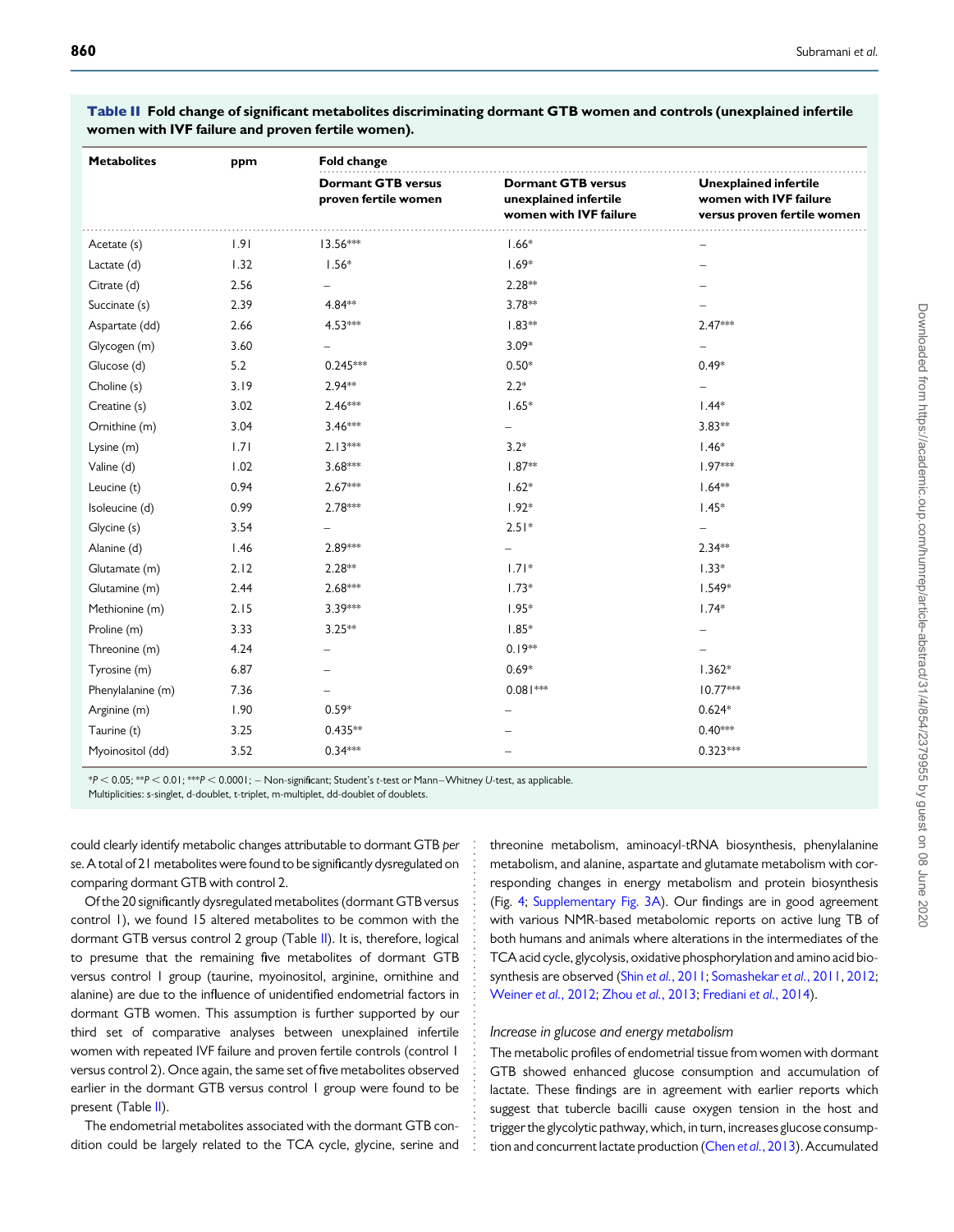<span id="page-7-0"></span>

Figure 3 A correlation heatmap using Pearson's correlation. The heatmap represents the statistical association of endometrial metabolites with receptivity markers and blood flow parameters in dormant GTB women ( $n = 24$ ) and controls (control 1 ( $n = 26$ ) and control 2  $(n = 21)$ ). Blue squares show significant positive correlations (0.207 to 0.618,  $P < 0.05$ ), white squares show non-significant correlations  $(P > 0.05)$ , and red squares show significant negative correlations  $(-0.236$  to  $-0.545$ ,  $P < 0.05$ ). Size of the squares and varying shades of blue and red color show intermediate correlation coefficient values. Endometrial biochemical markers include leukemia inhibitory factor (LIF), E-cadherin, integrin- $\alpha$ v, integrin- $\beta$ 3, mucin 1, MECA79 (L-selectin ligand) and vascular endothelial growth factor (VEGF) and blood flow markers include resistance index (RI), pulsatility index (PI), vascularization index (VI), end diastolic volume (EDV) and S/D (systemic diastolic) ratio.

lactate levels in dormant GTB cases are indicative of anaerobic glycolysis where high lactate limits the source of anaerobic ATP and contributes toward the decline in cellular energy level in TB-infected animal models (Shin et al.[, 2011;](#page-10-0) [Somashekar](#page-10-0) et al., 2011). Thus, a significant increase in lactate could be associated with tissue hypoxia and progression of the infection. On the other hand, there is a possibility of the 'Warburg effect' which could enhance glycolysis even in aerobic conditions, as suggested by earlier studies [\(Zhivotovsky and Orrenius, 2009](#page-11-0)). An increased level of glycogen and decreased level of glucose in the tubercle-infected endometrium indicates Mycobacterium tuberculosis

stores glucose as glycogen, an energy storage molecule, in the adverse conditions. Various studies have reported that glycogen plays a crucial role in the pathogenesis of the disease ([Bourassa and Camilli, 2009;](#page-9-0) Gupta et al.[, 2014\)](#page-10-0).

Elevated levels of Krebs cycle intermediates (citrate, succinate and aspartate) in dormant GTB cases show an increased energy consumption which is consistent with the earlier findings in TB-animal models [\(Phillis and O'Regan, 1996](#page-10-0); Shin et al.[, 2011](#page-10-0); [Somashekar](#page-10-0) et al., 2011). The malate-aspartate shuttle for oxidizing NADH produced by glycolysis becomes non-functional during TB infection ([Lane and Gardner, 2005\)](#page-10-0). The increase in tissue aspartate level observed in the present study is possibly due to impairment in the malate-aspartate shuttle of dormant GTB women. It is likely that higher levels of energy metabolites suggest an increase in TCA cycle mediated energy respiration in dormant GTB condition.

#### Altered lipid and fatty acid metabolism

Using NMR metabolomics, Zhou et al. [\(2013\)](#page-11-0) have reported enhanced lipid degradation in TB patients relative to controls. It is well known that creatine kinase catalyzes the conversion of phosphocreatine to ATP and creatine which supplies energy to the cells in a disease condition due to the increasing energy demand [\(Wallimann](#page-11-0) et al., 2011; [Chen](#page-9-0) et al., [2013](#page-9-0)). Significantly higher creatine levels in women with dormant GTB suggest an increased utilization of the generated ATP and accumulation of creatine in endometrial tissue of these women. Increased levels of succinate and acetate suggest a possible metabolic switch to fatty acid oxidation, thereby increasing the demand for ATP and cell energy supply. These findings indicate that, in the presence of dormant tubercle bacilli, lipids and fatty acids are the possible carbon source for producing energy through  $\beta$ -oxidation under glucose deficiency and oxygen tension [\(Somashekar](#page-10-0) et al., 2011; Chen et al.[, 2013\)](#page-9-0).

Increased choline levels have been associated with cell membrane modification, particularly in tubercular and fungal infections and various inflammatory disorders [\(Corbin and Zeisel, 2012](#page-9-0); [St-Coeur](#page-10-0) et al., [2013](#page-10-0)). In support of this hypothesis, we found a negative correlation between choline and a number of endometrial receptivity markers (Fig. 3). An increased level of choline in the present study suggests tubercle bacilli mediated dysregulation of host lipid metabolism in the endometrial tissue of women with dormant GTB.

#### Alterations in amino acid biosynthesis

Various research groups are of the opinion that 'anabolic block' occurs in TB patients associated with malnutrition and wasting ([Schwenk and](#page-10-0) [Macallan, 2000](#page-10-0); Paton et al.[, 2004;](#page-10-0) Zhou et al.[, 2013](#page-11-0)). We observed increased levels of amino acids including L-proline, glutamate, L-glutamine, L-valine, L-isoleucine, L-leucine, L-lysine, L-glycine and L-methionine and decreased L-threonine, L-tyrosine, L-phenylalanine in dormant GTB women compared with controls. This may be attributed to a compromised anabolic response owing to infection, where amino acids may be oxidized due to impairment in protein synthesis (Paton et al.[, 2004;](#page-10-0) [Somashekar](#page-10-0) et al., 2012; Zhou et al.[, 2013\)](#page-11-0). A significant increase in amino acids including valine, isoleucine, leucine, and methionine suggests increased Krebs cycle intermediates (aspartate and succinate) to supply energy. These results are in accordance with a report on NMR-based metabolomics of TB patients by Zhou et al. [\(2013\)](#page-11-0).

The regulatory role of lysine in the pathogenesis of TB is well recognized (Kim et al.[, 2006](#page-10-0); [Nambi](#page-10-0) et al., 2013). A recent study by Liu [et al.](#page-10-0)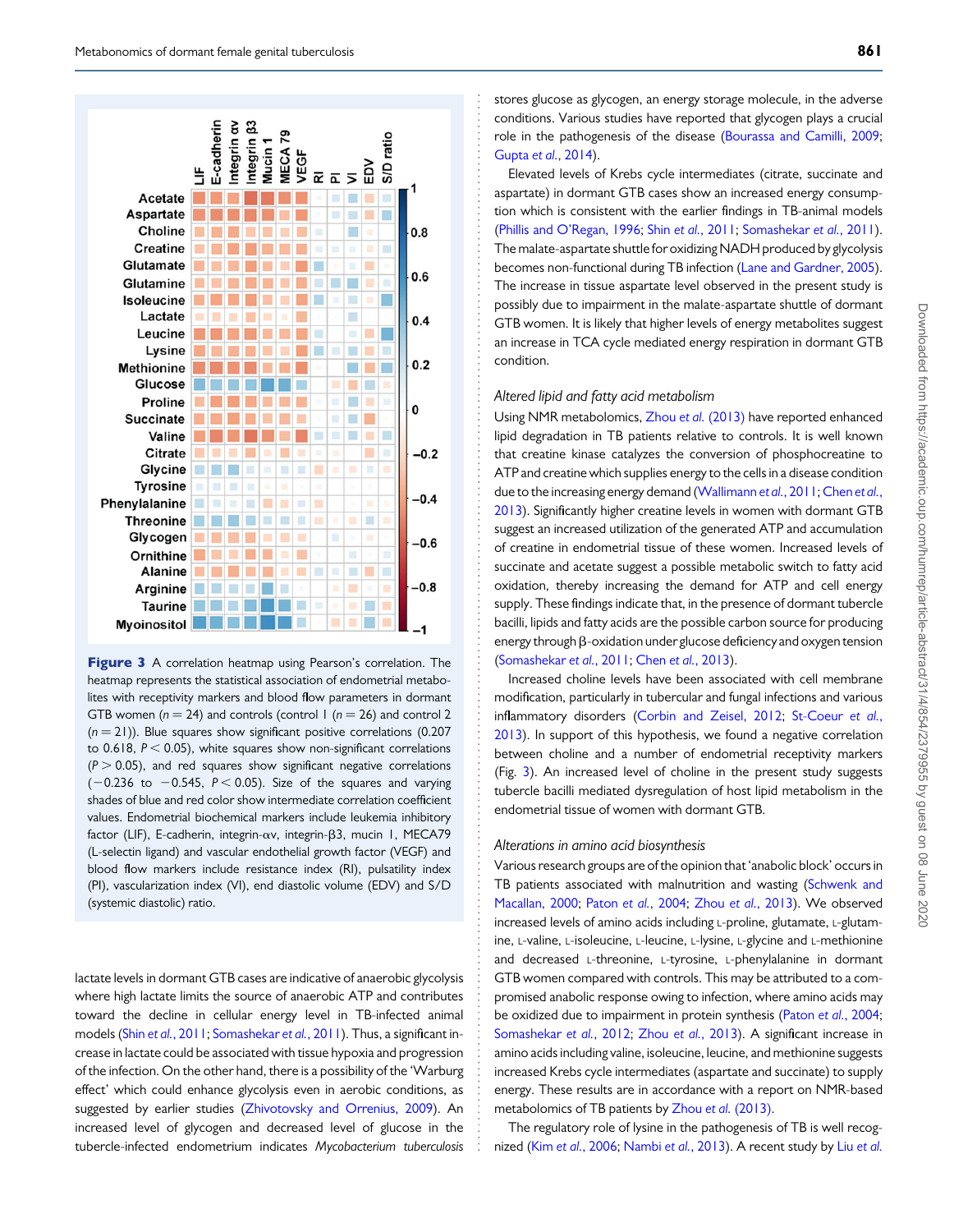<span id="page-8-0"></span>

Figure 4 Schematic representation of the altered metabolic pathways in women with dormant GTB and unexplained infertile cases. Overview of altered metabolites in endometrial tissue from dormant GTB cases versus control 1 (red arrows), dormant GTB cases versus control 2 (blue arrows) and control 1 versus control 2 (black arrows). Up-regulation: upward arrows; down-regulation: downward arrows. TCA: tricarboxylic acid.

[\(2014\)](#page-10-0) reveals the role of lysine acetylation in the metabolic network of Mycobacterium tuberculosis. We found L-lysine to be increased in endometrial tissue of women with dormant GTB. It is reported that L-proline plays an important role in pathogenesis and the host-immune response ([Smith, 2003;](#page-10-0) Bhat et al.[, 2012\)](#page-9-0). Also, L-glutamine and L-glutamate are associated with immunomodulatory activity and inflammation [\(Banerjee](#page-9-0) et al., 2014). However, association between these metabolites and an inflammatory response in women with dormant GTB warrants further investigation.

### Metabolic changes in the endometrium of unexplained infertile women with repeated implantation failure

On comparing endometrial tissue metabolites of unexplained infertile women and proven fertile controls, we observed 17 metabolites that were significantly dysregulated (Table [II](#page-6-0)). These metabolites are mostly associated with taurine and hypotaurine metabolism, pyruvate metabolism, arginine and proline metabolism, with corresponding changes in protein biosynthesis (Fig. 4; [Supplementary Fig. S3B\)](http://humrep.oxfordjournals.org/lookup/suppl/doi:10.1093/humrep/dew003/-/DC1).

Myoinositol is an end-product of lipid metabolism and gets converted to acetyl-CoA for the energy supply. A down-regulation of myoinositol in

the cases of unexplained fertility is suggestive of alterations in the lipid metabolism. Our findings are supported by the work of [Labarta](#page-10-0) et al. [\(2011\)](#page-10-0) where functional genomic analysis during the WOI indicates that the myoinositol gene is up-regulated in the normal cycle and downregulated in women with poor implantation. Also, a study by [Unfer](#page-11-0) et al. [\(2011\)](#page-11-0) has shown that myoinositol supplementation restores the ovarian activity and improves pregnancy outcome. As mentioned above, a high level of creatine in unexplained infertile cases indicates an increased energy demand.

Taurine, a  $\beta$ -amino acid, is found abundantly in various mammalian tissues and in oviductal and uterine fluid [\(Devreker](#page-10-0) et al., 1999). The concentration of taurine is higher in human uterine fluid during mid-cycle and the luteal phase owing to endometrial secretions (Casslén, 1987). Taurine plays an important role in osmotic regulation and maintains the motility of spermatozoa in uterine fluid, thereby helping in improving IVF success (Leese et al.[, 1979](#page-10-0); Casslén, 1987). The decreased level of taurine in unexplained cases indicates an unfavorable endometrial environment for implantation. Moreover, since taurine is an end-product of methionine metabolism ([Huxtable, 1992;](#page-10-0) Shi et al.[, 2012](#page-10-0)), increased methionine and decreased taurine levels reflect the possibility of alterations in methionine metabolism. The observed findings suggest changes in cellular energy metabolism in women with unexplained infertility.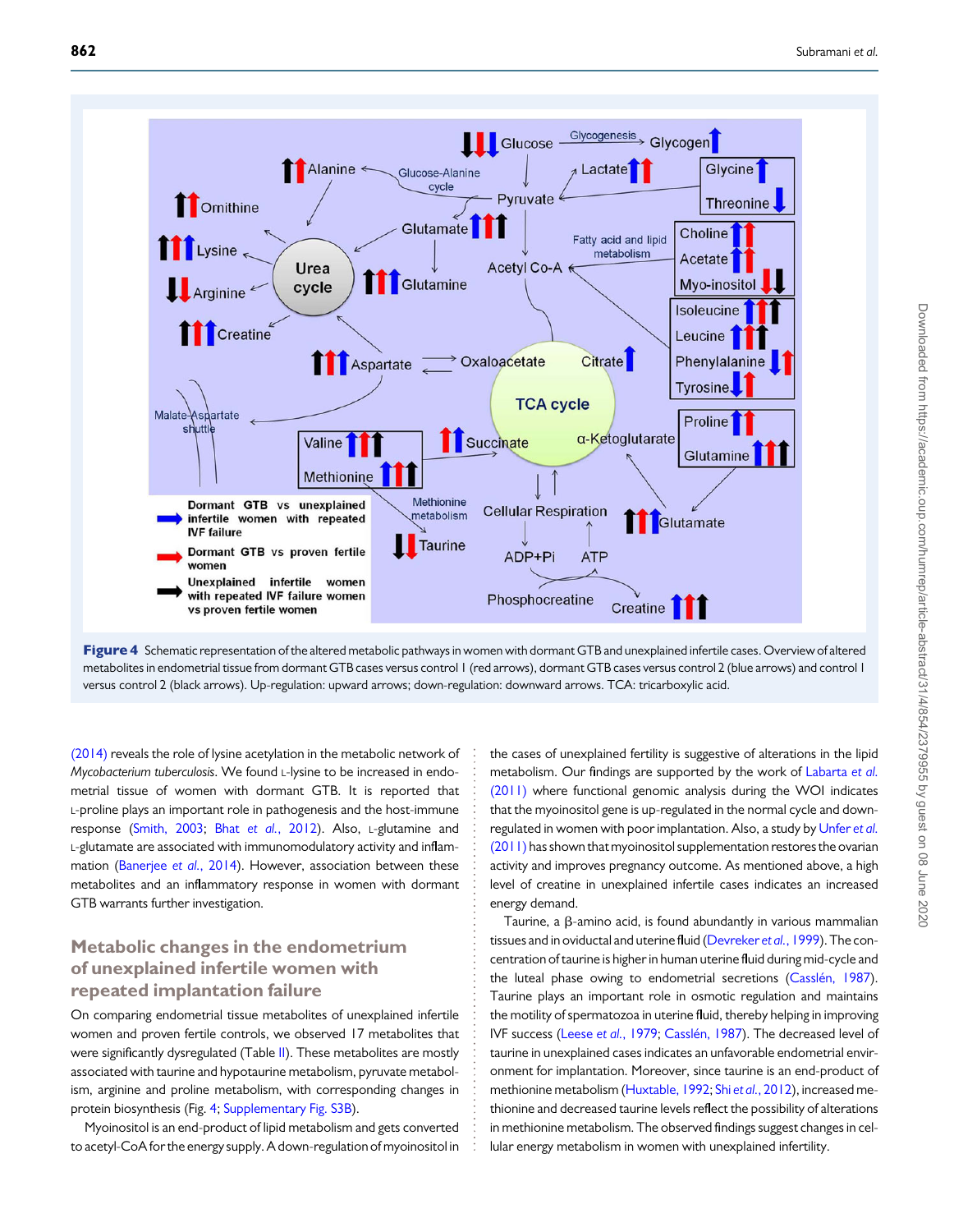<span id="page-9-0"></span>A significant increase in amino acids including L-valine, L-leucine, L-isoleucine, L-glutamate, L-glutamine, L-lysine, L-alanine, L-tyrosine, L-phenylalanine and methionine was observed in unexplained infertile women compared with controls. This signifies protein biosynthesis alterations in these cases. A role of L-arginine in the reproductive performance of rats (Zeng et al.[, 2008\)](#page-11-0) and mice ([Greene](#page-10-0) et al., 2012) has been demonstrated. The increased number of implantation sites in mice with L-arginine supplementation explains how L-arginine supports the endometrium to be receptive ([Greene](#page-10-0) et al., 2012). Moreover, higher concentration of L-arginine in human uterine flushes during the proliferative phase suggests its involvement in the proliferation of endometrial cells and providing a suitable environment for embryo-endometrial inter-action (Casslen, 1987; [Greene](#page-10-0) et al., 2013; [Zhang](#page-11-0) et al., 2013). A significant decrease in L-arginine of unexplained infertile women suggests a poor receptive state of the endometrium. Increased levels of ornithine in dormant GTB cases indicate the conversion of L-arginine into ornithine by arginase, which is an enzymatic process of polyamine synthesis ([Greene](#page-10-0) et al., 2013). Hence, it is reasonable to presume that an increased conversion of arginine to ornithine and urea depletes the levels of arginine availablefornitric oxide synthesis: this is reflected by the altered arginine-ornithine ratio in unexplained cases. Moreover, the simultaneous increase in lysine and decrease in arginine reflect the increased uptake of arginine in these cases, since L-arginine and L-lysine share the same intracellular transporter system. A decrease in glucose and simultaneous increase in alanine show the involvement of the glucose-alanine pathway in unexplained infertile cases. Under anaerobic cellular respiration, energy is produced via glucose-alanine cycle as an alternate energy metabolism (Ho et al.[, 2014](#page-10-0)).

# **Conclusions**

With the combined use of 1H NMR spectroscopy and multivariate analysis, we have successfully identified the major metabolites contributing toward discrimination between women with dormant GTB and controls. Significant alterations in metabolites, largely related to energy metabolism with corresponding changes in intermediates of lipid metabolism, amino acid biosynthesis and reduction of sugars, in dormant GTB cases underline the metabolic influence associated with the tubercle infection, even in its inactive form (Fig. [4](#page-8-0)). Though the cause-and-effect relationship remains unclear/unproven, we found the metabolic changes in the endometrium of women with dormant GTB during the WOI to be associated with the poor endometrial status of these women. One of the limitations of this study is that we did not test prostate-specific antigen or Y chromosome in these women, which could have provided important information related to the possible influence of recent semen exposure on the endometrium of women with GTB.

# Supplementary data

[Supplementary data are available athttp://humrep.oxfordjournals.org/.](http://humrep.oxfordjournals.org/lookup/suppl/doi:10.1093/humrep/dew003/-/DC1)

# Acknowledgements

The authors are grateful to all the volunteers who participated in this study. One of the authors, E.S., is thankful to IIT Kharagpur and MHRD, Govt. of India for fellowship.

## Authors' roles

E.S. was involved in study design, assaying samples, data analysis and interpretation and manuscript drafting. M.J. performed the data analysis, interpretation and manuscript drafting. M.D. and D.C. were contributed to study design, manuscript drafting and critical discussion. M.J. and S.S. performed NMR instrumentation and helped in data analysis. A.M. was contributed in data analysis and interpretation. C.D.R. and B.N.C. conceived the study and provided clinical inputs. B.N.C. has also performed uterine curettage (D&C). K.C. was involved in study design, data interpretation, manuscript drafting and critical discussion; all authors revised the manuscript and approved the final version.

# Funding

This study was funded by Government of India, Indian Council of Medical Research.

# Conflict of interest

None declared.

# References

- Banerjee P, Jana SK, Pasricha P, Ghosh S, Chakravarty B, Chaudhury K. Proinflammatory cytokines induced altered expression of cyclooxygenase-2 gene results in unreceptive endometrium in women with idiopathic recurrent spontaneous miscarriage. Fertil Steril 2013;99:179–187.
- Banerjee P, Dutta M, Srivastava S, Joshi M, Chakravarty B, Chaudhury K. (1)H NMR serum metabonomics for understanding metabolic dysregulation in women with idiopathic recurrent spontaneous miscarriage during implantation window. J Proteome Res 2014; 13:3100-3106.
- Beckonert O, Keun HC, Ebbels TM, Bundy J, Holmes E, Lindon JC, Nicholson JK. Metabolic profiling, metabolomic and metabonomic procedures for NMR spectroscopy of urine, plasma, serum and tissue extracts. Nat Protoc 2007;2:2692– 2703.
- Bhat KH, Chaitanya CK, Parveen N, Varman R, Ghosh S, Mukhopadhyay S. Proline-proline-glutamic acid (PPE) protein Rv1168c of Mycobacterium tuberculosis augments transcription from HIV-1 long terminal repeat promoter. J Biol Chem 2012;287:16930– 16946.
- Bourassa L, Camilli A. Glycogen contributes to the environmental persistence and transmission of Vibrio cholera. Mol Microbiol 2009;72:124–138.
- Bujak R, Garcia-Alvarez A, Ruperez FJ, Nuno-Ayala M, Garcia A, Ruiz-Cabello J, Fuster V, Ibanez B, Barbas C. Metabolomics reveals metabolite changes in acute pulmonary embolism. J Proteome Res 2014;13:805–816.
- Casslen BG. Free amino acids in human uterine fluid. Possible role of high taurine concentration.  $I$  Reprod Med 1987; 32:181-184.
- Chen Y, Wu J, Tu L, Xiong X, Hu X, Huang J, Xu Z, Zhang X, Hu C, Hu X et al. (1)H-NMR spectroscopy revealed Mycobacterium tuberculosis caused abnormal serum metabolic profile of cattle. PLoS One 2013;8:e74507.
- Corbin KD, Zeisel SH. Choline metabolism provides novel insights into nonalcoholic fatty liver disease and its progression. Curr Opin Gastroenterol 2012;28:159–165.
- Dam P, Shirazee HH, Goswami SK, Ghosh S, Ganesh A, Chaudhury K, Chakravarty B. Role of latent genital tuberculosis in repeated IVF failure in the Indian clinical setting. Gynecol Obstet Invest 2006;61:223 – 227.
- Das P, Ahuja A, Gupta SD. Incidence, etiopathogenesis and pathological aspects of genitourinary tuberculosis in India: a journey revisited. Indian J Urol 2008;24:356-361.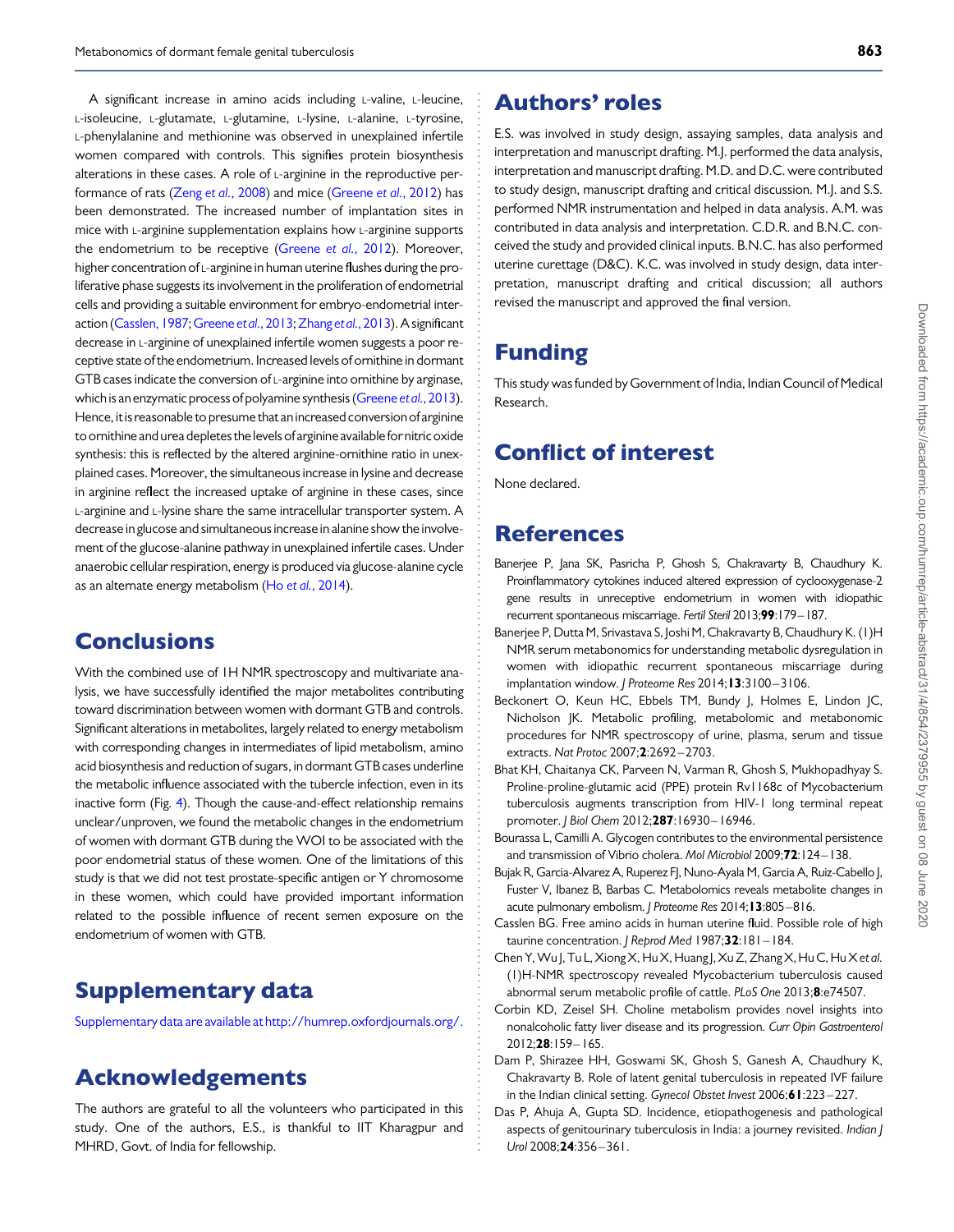- <span id="page-10-0"></span>Devreker F, Van den Bergh M, Biramane I, Winston RL, Englert Y, Hardy K, Effects of taurine on human embryo development in vitro. Hum Reprod 1999;14:2350 – 2356.
- Dutta M, Joshi M, Srivastava S, Lodh I, Chakravarty B, Chaudhury K. A metabonomics approach as a means for identification of potential biomarkers for early diagnosis of endometriosis. Mol Biosyst 2012;8:3281–3287.
- Frediani JK, Jones DP, Tukvadze N, Uppal K, Sanikidze E, Kipiani M, Tran VT, Hebbar G, Walker DI, Kempker RR et al. Plasma metabolomics in human pulmonary tuberculosis disease: a pilot study. PLoS One 2014; 9:e108854.
- Galliano D, Bellver J, Diaz-Garcia C, Simon C, Pellicer A. ART and uterine pathology: how relevant is the maternal side for implantation? Hum Reprod Update 2015;21:13 – 38.
- Gatongi DK, Gitau G, Kay V, Ngwenya S, Lafong C, Hasan A. Female genital tuberculosis. Obstet Gynaecol 2005;7:75 – 79.
- Ghosh S, Chattopadhyay R, Goswami S, Ganesh A, Chaudhury K, Chakravarty B. Recurrent implantation success in consecutive embryo transfer cycles: a unique case report. Syst Biol Reprod Med 2013;59:285-286.
- Greene JM, Dunaway CW, Bowers SD, Rude BJ, Feugang JM, Ryan PL. Dietary L-arginine supplementation during gestation in mice enhances reproductive performance and Vegfr2 transcription activity in the fetoplacental unit. *J Nutr* 2012; **142**:456-460.
- Greene JM, Feugang JM, Pfeiffer KE, Stokes JV, Bowers SD, Ryan PL. L-Arginine enhances cell proliferation and reduces apoptosis in human endometrial RL95-2 cells. Reprod Biol Endocrinol 2013;11:15.
- Gupta AK, Singh A, Singh S. Glycogenomics of Mycobacterium tuberculosis. Mycobact Dis 2014;4:6.
- Haouzi D, Mahmoud K, Fourar M, Bendhaou K, Dechaud H, De Vos J, Reme T, Dewailly D, Hamamah S. Identification of new biomarkers of human endometrial receptivity in the natural cycle. Hum Reprod 2009; 24:198 – 205.
- Hedjazi L, Gauguier D, Zalloua PA, Nicholson JK, Dumas ME, Cazier JB. mQTL.NMR: an integrated suite for genetic mapping of quantitative variations of (1)H NMR-based metabolic profiles. Anal Chem 2015; 87:4377 – 4384.
- Ho WE, Xu YJ, Cheng C, Peh HY, Tannenbaum SR, Wong WS, Ong CN. Metabolomics reveals inflammatory-linked pulmonary metabolic alterations in a murine model of house dust mite-induced allergic asthma. J Proteome Res 2014;13:3771 – 3782.

Huxtable RJ. Physiological actions of taurine. Physiol Rev 1992;72:101-163.

- Jana SK, Dutta M, Joshi M, Srivastava S, Chakravarty B, Chaudhury K. 1H NMR based targeted metabolite profiling for understanding the complex relationship connecting oxidative stress with endometriosis. Biomed Res Int 2013;2013:329058.
- Kim SC, Sprung R, Chen Y, Xu Y, Ball H, Pei J, Cheng T, Kho Y, Xiao H, Xiao L et al. Substrate and functional diversity of lysine acetylation revealed by a proteomics survey. Mol Cell 2006;23:607 – 618.
- Kocher C, Weber R, Friedl A. A case study of female genital tuberculosis in a Western European setting. Infection 2011;39:59-63.
- Kostara CE, Papathanasiou A, Psychogios N, Cung MT, Elisaf MS, Goudevenos J, Bairaktari ET. NMR-based lipidomic analysis of blood lipoproteins differentiates the progression of coronary heart disease. J Proteome Res 2014;13:2585 – 2598.
- Labarta E, Martínez-Conejero JA, Alamá P, Horcajadas JA, Pellicer A, Simón C, Bosch E. Endometrial receptivity is affected in women with high circulating progesterone levels at the end of the follicular phase: a functional genomics analysis. Hum Reprod 2011;26:1813 – 1825.
- Lane M, Gardner DK. Mitochondrial malate-aspartate shuttle regulates mouse embryo nutrient consumption. J Biol Chem 2005;280:18361-18367.
- Leese HJ, Aldridge S, Jeffries KS. The movement of amino acids into rabbit oviductal fluid. J Reprod Fertil 1979;56:623-626.
- Liu F, Yang M, Wang X, Yang S, Gu J, Zhou J, Zhang XE, Deng J, Ge F. Acetylome analysis reveals diverse functions of lysine acetylation in Mycobacterium tuberculosis. Mol Cell Proteomics 2014;13:3352 – 3366.
- Malik S. Genital tuberculosis and implantation in assisted reproduction. Rev Gynaecol Pract 2003;3:160-164.
- Margalioth EJ, Ben-Chetrit A, Gal M, Eldar-Geva T. Investigation and treatment of repeated implantation failure following IVF-ET. Hum Reprod 2006;21:3036 – 3043.
- Martin J, Dominguez F, Avila S, Castrillo JL, Remohi J, Pellicer A, Simon C. Human endometrial receptivity: gene regulation. J Reprod Immunol 2002; 55:131 – 139.
- Mazzei P, Piccolo A, Nugnes L, Mascolo M, De Rosa G, Staibano S. Metabolic profile of intact tissue from uterine leiomyomas using high-resolution magic-angle-spinning <sup>1</sup>H NMR spectroscopy. NMR Biomed 2010; 23:1137 – 1145.
- Nambi S, Gupta K, Bhattacharyya M, Ramakrishnan P, Ravikumar V, Siddiqui N, Thomas AT, Visweswariah SS. Cyclic AMP-dependent protein lysine acylation in mycobacteria regulates fatty acid and propionate metabolism. J Biol Chem 2013;288:14114– 14124.
- Paton NI, Chua YK, Earnest A, Chee CB. Randomized controlled trial of nutritional supplementation in patients with newly diagnosed tuberculosis and wasting. Am J Clin Nutr 2004;  $80:460-465$ .
- Phillis JW, O'Regan MH. Mechanisms of glutamate and aspartate release in the ischemic rat cerebral cortex. Brain Res 1996;730:150-164.
- Rozati R, Roopa S, Rajeshwari CN. Evaluation of women with infertility and genital tuberculosis. J Obstet Gynecol India 2006;56:423-426.
- Sankar MM, Kumar P, Munawwar A, Kumar M, Singh J, Singh A, Parashar D, Malhotra N, Duttagupta S, Singh S. Usefulness of multiplex PCR in the diagnosis of genital tuberculosis in females with infertility. Eur | Clin Microbiol Infect Dis 2013;32:399-405.
- Schwenk A, Macallan DC. Tuberculosis, malnutrition and wasting. Curr Opin Clin Nutr Metab Care 2000;3:285-291.
- Shi X, Yao D, Chen C. Identification of N-acetyltaurine as a novel metabolite of ethanol through metabolomics-guided biochemical analysis. J Biol Chem 2012;287:6336 – 6349.
- Shin JH, Yang JY, Jeon BY, Yoon YJ, Cho SN, Kang YH, Ryu do H, Hwang GS. (1)H NMR-based metabolomic profiling in mice infected with mycobacterium tuberculosis. *| Proteome Res* 2011; **10**:2238-2247.
- Smith I. Mycobacterium tuberculosis pathogenesis and molecular determinants of virulence. Clin Microbiol Rev 2003; 16:463-496.
- Somashekar BS, Amin AG, Rithner CD, Troudt J, Basaraba R, Izzo A, Crick DC, Chatterjee D. Metabolic profiling of lung granuloma in Mycobacterium tuberculosis infected guinea pigs: ex vivo 1H magic angle spinning NMR studies. | Proteome Res 2011; 10:4186-4195.
- Somashekar BS, Amin AG, Tripathi P, MacKinnon N, Rithner CD, Shanley CA, Basaraba R, Henao-Tamayo M, Kato-Maeda M, Ramamoorthy A et al. Metabolomic signatures in guinea pigs infected with epidemic-associated W-Beijing strains of Mycobacterium tuberculosis. J Proteome Res 2012; 11:4873–4884.
- St-Coeur PD, Touaibia M, Cuperlovic-Culf M, Morin P Jr. Leveraging metabolomics to assess the next generation of temozolomide-based therapeutic approaches for glioblastomas. Genomics Proteomics Bioinformatics 2013;11:199–206.
- Subramani E, Madogwe E, Bordignon V, Duggavathi R, Ray CD, Dutta SK, Chakravarty BN, Chaudhury K. Dysregulated LIF and its receptor regulated STAT3 pathway: a possible cause for repeated implantation failure in women with dormant genital tuberculosis? Fertil Steril 2016 (in press).
- Thangappah RBP, Paramasivan CN, Narayanan S. Evaluating PCR, culture & histopathology in the diagnosis of female genital tuberculosis. Indian J Med Res 2011;134:40-46.